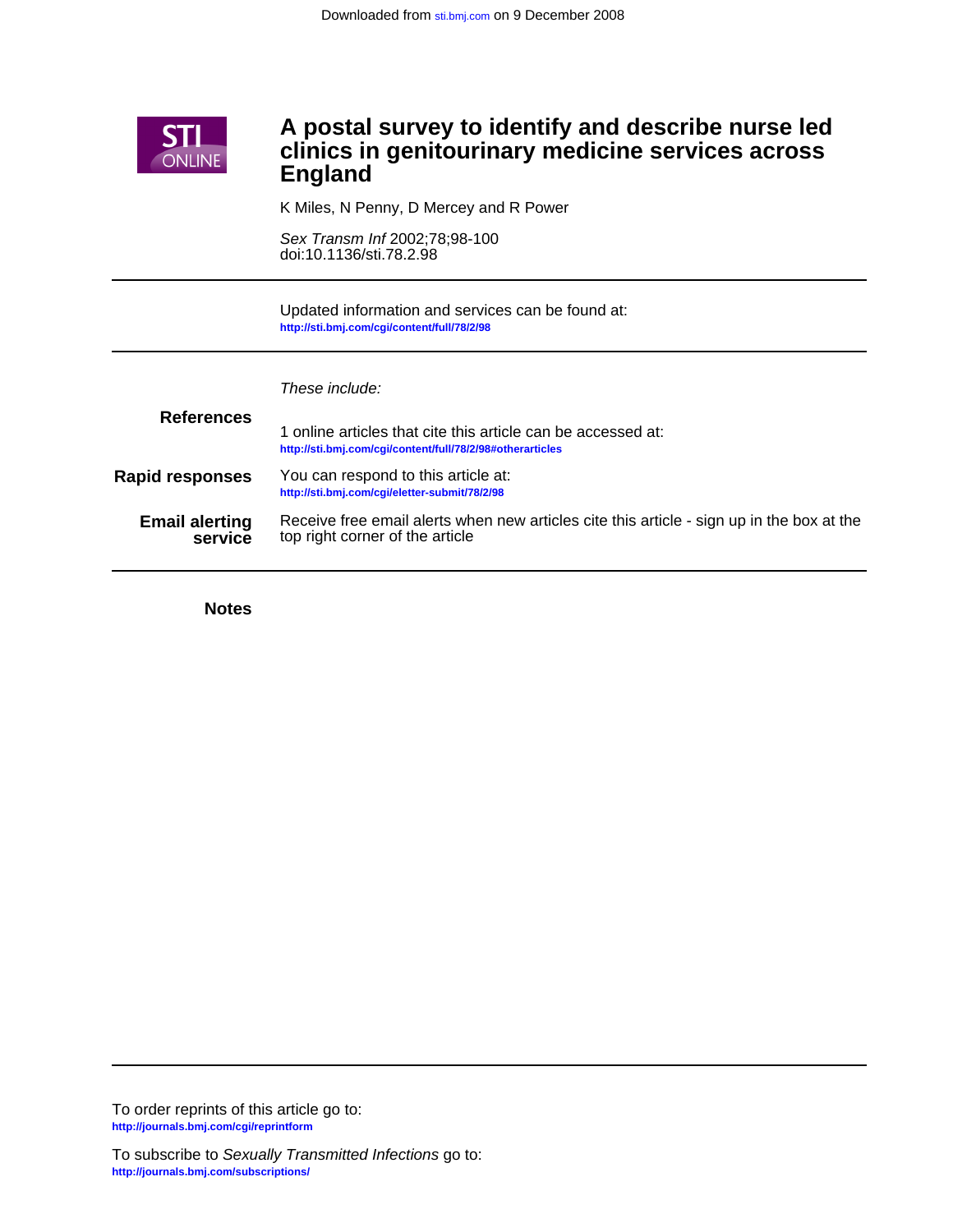## ORIGINAL ARTICLE

# A postal survey to identify and describe nurse led clinics in genitourinary medicine services across England

.............................................................................................................................

### K Miles, N Penny, D Mercey, R Power

Sex Transm Infect 2002;78:98–100

Background: Nurses in genitourinary medicine (GUM) services are progressively extending their roles to conduct "comprehensive care" nurse led clinics. In such roles the nurse coordinates the first line, comprehensive care of patients presenting with sexual health conditions and issues.

Objectives: To identify and describe comprehensive care nurse led clinics in GUM services across England.

Methods: A postal questionnaire consisting of 17 closed response questions was sent to 209 GUM services across England. A second questionnaire was sent to non-responders to increase the response rate. Data were single entered and analysed using SPSS.

Results: Of the 190 GUM clinic respondents (91% response rate), 44 (23%) reported providing some form of comprehensive care nurse led clinic, 90% of which were initiated since 1995. Key results show staff development featured as the main reason for initiating such services and there was general consistency in the aspects of care undertaken by these nurses. There was evidence of guideline development specific to nurse led care and some patient group direction use for supplying medication. The level of support from medical staff while nurse led clinics were being conducted varied between services. Few services have conducted any audit or research to monitor/evaluate nurse led care. There was little consistency in the clinical experience and educational prerequisites to undertake comprehensive care nurse led clinics. Continuing professional development opportunities also varied between services. Conclusions: The steady growth of comprehensive care nurse led clinics indicates that the skills of GUM nurses are being recognised. Nurses working in advanced practice roles now require courses and study days reflecting these changes in practice. Locally agreed practice guidelines can define nursing practice boundaries and ensure accountability, as will the development of patient group directions to supply medication. Monitoring and evaluation of nurse led clinics also require attention.

See end of article for authors' affiliations .......................

Correspondence to: Kevin Miles, Department of Sexually Transmitted Diseases, Mortimer Market Centre, off Capper Street, London WC1E 6AU, UK; kmiles@gum.ucl.ac.uk

Accepted for publication 15 February 2002

The role of the nurse in genitourinary medicine (GUM) has<br>changed considerably from the traditional chaperone and<br>technician, to practitioners skilled in delivering patient<br>care, providing sexual health promotion, informat he role of the nurse in genitourinary medicine (GUM) has changed considerably from the traditional chaperone and technician, to practitioners skilled in delivering patient support within the multidisciplinary GUM team.

Nurses have performed "extended" roles in GUM for some time<sup>1</sup> and nurse led clinics are now routinely seen in many GUM services.2 The emergence of a new type of nurse led clinic, one in which the nurse coordinates the first line, comprehensive care of patients presenting with sexual health conditions and issues, can be termed "comprehensive care" nurse led clinics. In such clinics the nurse manages a caseload of patients with input from medical staff only when reaching nursing limitations of practice. The nurse takes on roles such as eliciting the sexual history, performing the examination, making a diagnosis, and supplying selected treatments, roles that in the past were mostly performed by doctors.

The number of GUM services conducting comprehensive care nurse led clinics is currently unknown. We therefore conducted a postal survey to elicit information regarding the growth of comprehensive care nurse led clinics, the impetus for initiating such services, nursing roles undertaken, protocol/guideline use, medical support, monitoring and evaluation, educational prerequisites, and continuing professional development (CPD) opportunities.

#### **METHODS**

The study sample consisted of all of the 209 genitourinary medicine clinics across England identified from a Communicable Disease Surveillance Centre database.

The questionnaire consisted of 17 closed response questions. The first question identified the different types of nurse led clinics being conducted in the respondent's service. Respondents were then asked to continue the questionnaire only if their service conducted comprehensive care nurse led clinics. A definition and example was provided. Those not conducting these clinics were asked to return the questionnaire at this point.

The second part of the questionnaire focused on comprehensive care nurse led clinics only. A final section offered respondents the opportunity to make comments about any aspect of the questionnaire.

The questionnaire was piloted for content and layout with 13 members of the Forum for Advanced Nursing Practice in GUM, a London based network of nurses affiliated with the Genito-Urinary Nurses Association (GUNA). Following alterations, the questionnaire was sent to the charge nurse at each of the 209 GUM clinics with a cover letter explaining the purpose of the study. To maintain anonymity and offer respondents an opportunity to freely describe clinic practice patterns, we assured respondents that individual clinic details would not be linked to responses presented here.

Incomplete and ambiguous questionnaire responses were clarified following a telephone call with the respondent. The completed questionnaires were single entered and analysed using spss.

#### RESULTS

Of the 190 respondents (91% response rate), 150 (78.9%) conducted some form of nurse led clinic. One hundred and forty one (74.2%) provided nurse led wart treatment clinics, 99 (52.1%) test of cure clinics, 85 (44.7%) results clinics, 66 (34.7%) vaccination clinics, 65 (34.2%) cervical cytology clinics, and 21 (11.1%) provided some other type of nurse led service. These included nurse led clinics for HIV testing, contraception, and erectile dysfunction assessment.

Forty four (23.2%) of the responding GUM clinics reported providing comprehensive care nurse led clinics. These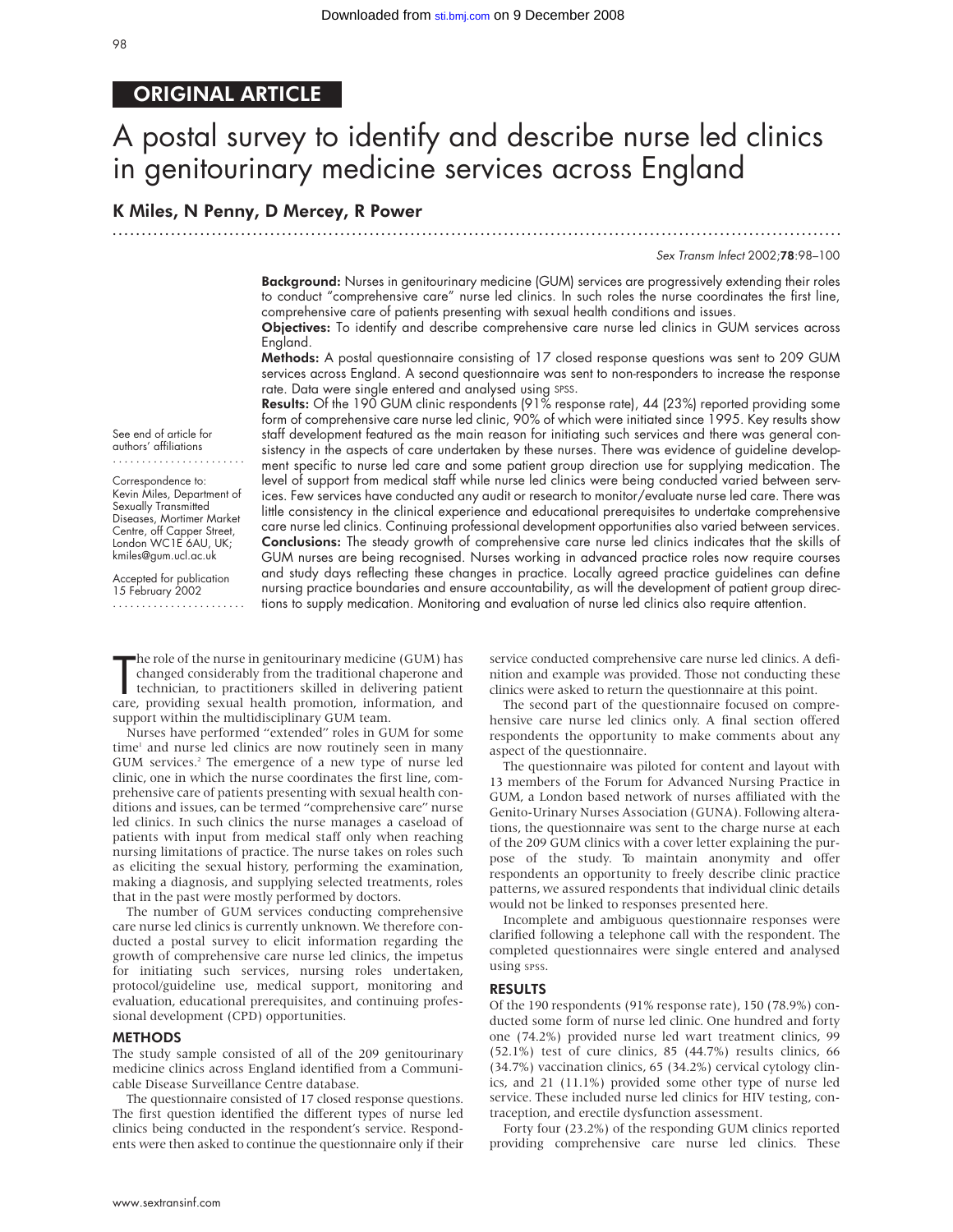

Figure 1 Establishment of comprehensive care nurse led clinics per year.

responses were divided into three categories. Thirty one (16.3%) comprehensive care nurse led clinics were part of the routine GUM services. Four (2.1%) services conducted comprehensive care nurse led clinics in specific settings: one in a termination of pregnancy service, two in off-site young person clinics, and one in the context of a recurrent candida study. Nine (4.7%) GUM clinics provided comprehensive care nurse led clinics on an informal, when required, basis. This meant that a senior nurse was able to provide comprehensive care nurse led care when, for example, there was no doctor present in the clinic, when the clinic was busy, or when there were not enough female doctors available. Of the nine respondents providing informal nurse led services, four did not complete the remaining questions of the questionnaire.

Figure 1 shows the growth of comprehensive care nurse led clinics with 36 (90%) in whom the development had been initiated since 1995. Respondents were asked the reason(s) why their GUM service initiated comprehensive care nurse led clinics. Most respondents provided more than one reason. Fifteen (37.5%) clinics were started as a response to government initiatives (for example, junior doctors' hours reduction), 26 (65%) as a response to professional nursing developments (for example, UKCC "Scope of Professional Practice"), six (15%) as a response to purchaser encouragement, 14 (35%) as a means of retaining staff or attracting new staff, 11 (27.5%) for perceived cost savings, 31 (77.5%) for staff development, four (10%) to keep up with trends, and 25 (62.5%) respondents provided other reasons, including not enough doctor appointments; to cope with workload; to provide holistic patient care; to cover absence of doctor or lack of female doctors; to formalise (nursing) practice that was already occurring; and inability to recruit clinical assistants.

There was little consistency in the titles of the practitioners providing comprehensive care nurse led clinics. Fifteen (37.5%) respondents used the title "nurse practitioner," seven (17.5%) used "clinical nurse specialist," four (10%) used "specialist nurse," and there were 14 (35%) who used generic nursing titles such as "staff nurse," "sister," and "senior staff nurse." Sixteen (40%) respondents had only one nurse providing comprehensive care nurse led clinics. Nine (22.5%) had two nurses, six (15%) had three nurses, and nine (22.5%) had four or more. Eight (20%) clinics employed nurses at F grade only, eight (20%) at G grade only, six (15%) at H grade only, and one (2.5%) at I grade. Seventeen (42.5%) services had nurses working at different grades. For example, E grade staff nurses and the G grade charge nurse were able to provide comprehensive care nurse led clinics. One clinic paid the nurses on an E grade when a doctor was present and an F grade when no doctor was present.

When asked what the minimum clinical experience required for nurses working in comprehensive care nurse led clinics was, 22 (55%) required 2 years or more GUM experience, six (15%) stated 1–2 years GUM experience, two (5%) stated less than 1 year, three (7.5%) didn't know, and seven (17.5%) stated other levels of experience were required.

| Table 1 Aspects of care undertaken by nurses<br>conducting comprehensive care nurse led clinics |                       |  |
|-------------------------------------------------------------------------------------------------|-----------------------|--|
| Aspect of care                                                                                  | No of services<br>(%) |  |
| Taking a sexual history                                                                         | 40 (100)              |  |
| External genital examination                                                                    | 39 (97.5)             |  |
| Vaginal examination (female only)                                                               | 32 (91.4)             |  |
| Pelvic examination (female only)                                                                | 4(11.4)               |  |
| Proctoscopy (both sexes)                                                                        | 21(52.5)              |  |
| Specimen taking                                                                                 | 39 (97.5)             |  |
| <b>Blood</b> tests                                                                              | 39 (97.5)             |  |
| Microscopy                                                                                      | 34 (85)               |  |
| Provide results                                                                                 | 40 (100)              |  |
| Health promotion discussion                                                                     | 40 (100)              |  |
| Partner notification                                                                            | 31(77.5)              |  |
| Provision of oral contraceptives (female only)                                                  | 20(57.1)              |  |
| Dispense medication                                                                             | 37 (92.5)             |  |

Thirty four (85%) services also requested minimum educational requirements. Twenty eight (70%) required an English National Board (ENB) for nursing, midwifery and health visiting GUM course, 19 (47.5%) an ENB family planning course, 19 (47.5%) an ENB HIV/AIDS course, and 13 (32.5%) requested that the applicant have, or be working towards, a degree or higher. Three (7.5%) stated other educational requirements including the ENB teaching course and DMS (military) GUM course and examination.

Five (12.5%) clinics provided comprehensive care nurse led clinics for men only, four (10%) for women only, and 31 (77.5%) for both men and women. The aspects of care provided by nurses conducting comprehensive care nurse led clinics are detailed in table 1.

In 11 (27.5%) of the clinics, nurses worked from specific nurse led protocols/guidelines, in 11 (27.5%) nurses used the same protocols/guidelines as the doctors, 17 (42.5%) used a combination of nurse and doctor protocols/guidelines, and one (2.5%) service reported to have none at all.

With regard to the supply of medication, three (7.5%) services required all patients to see a doctor for prescribing. In 16 (40%) services the nurse requested a doctor to prescribe before supplying the medication, nine (22.5%) used group protocols (now known as patient group directions), 10 (25%) used a combination of doctor prescribing and group protocols, and in two (5%) services the nurse supplied the medication and then asked the doctor to sign the prescription at a later date.

In 24 (60%) services there was always a doctor available on site when comprehensive care nurse led clinics were being conducted, in six (15%) services there were times when there were no medical staff on site (that is, no medical cover at all), and in 10 (25%) services there were times when there were no medical staff on site but a doctor was available to provide advice by telephone.

Only 11 (27.5%) services had conducted any form of audit/ research to monitor or evaluate comprehensive care nurse led clinics. Such projects included audit of documentation, patient satisfaction questionnaires, comment cards, ongoing collation of nurse led activity, and one comprehensive process outcome evaluation incorporating a randomised controlled trial, patient satisfaction survey, and cost analysis.

When asked about CPD opportunities for nurses working in comprehensive care nurse led clinics, 30 (75%) respondents had access to regular in-house training, 26 (65%) had access to a range of ENB courses, 15 (37.5%) had access to a range of degree courses, and 10 (25%) had access to other opportunities including relevant study days and conferences. Four (10%) of the services stated there were no specific educational/ professional development opportunities offered to nurses working in their comprehensive care nurse led clinics. When